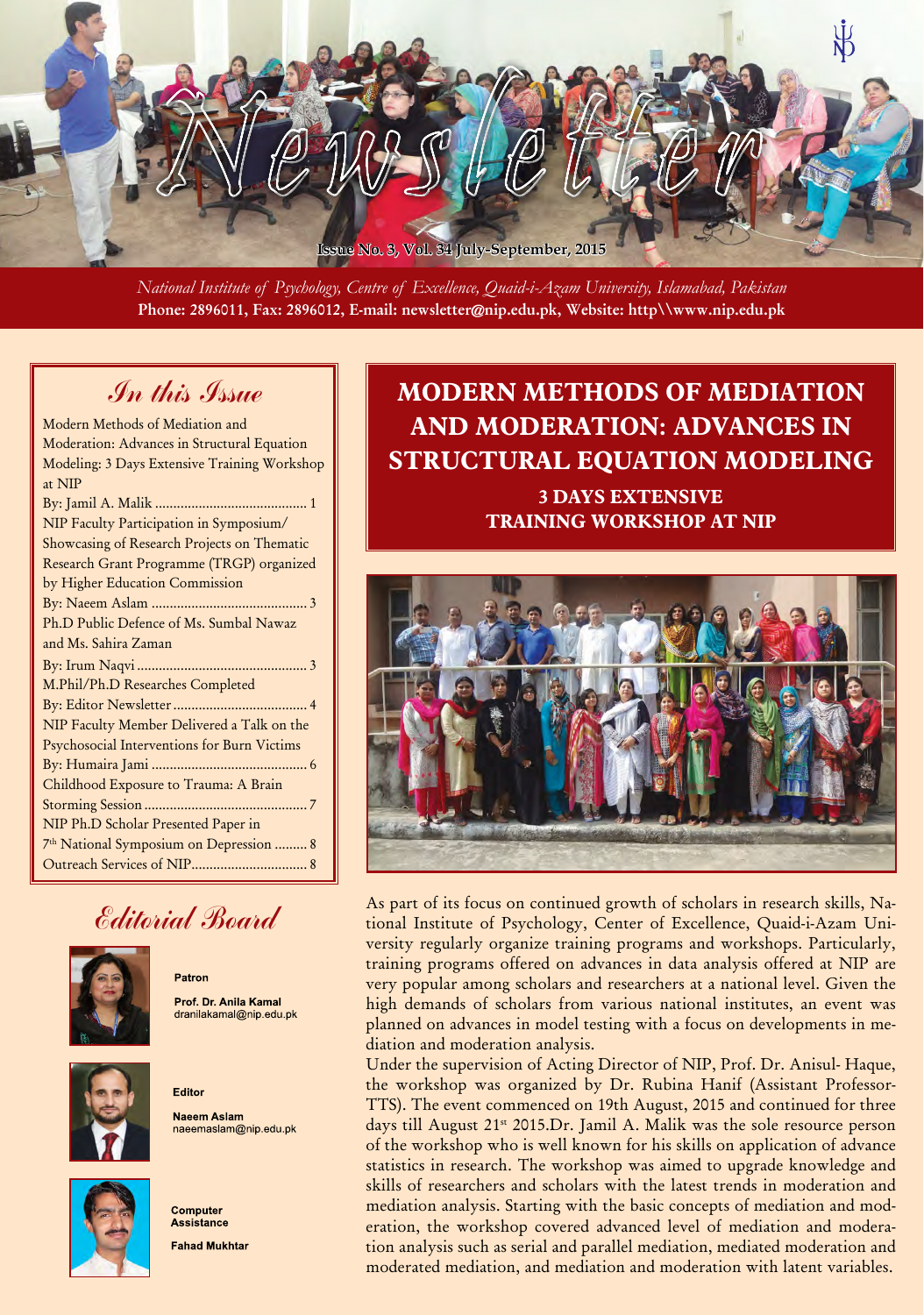#### NIP-Activities

First session of the workshop was devoted for theoretical clarification of the concepts of structural equation modeling along with an orientation to AMOS. Starting from simple hypotheses testing, the participants were gradually introduced to the complex model testing. The participants learned how to recognize mediator and moderator in their research and the basic criteria for mediation and moderation analysis. A number of contemporary approaches for mediation and moderation analysis were reviewed and their pros and corn were discussed in detail. Practical sessions included demonstration and practice using Processes Macro in SPSS and AMOS graphics. Graphical presentations were demonstrated using SPSS, Modgraph, and Medgraph.

The workshop also included session on advances in CFA. Participants were trained for determining structural validation and testing its generalizablity across various samples. Multilevel mediation and mediated moderation were practiced using application of equality constraints. Analyses including feedback loop were addressed in nonrecursive model testing. The last session of the workshop addressed longitudinal data analyses with latent growth curves. Along with supervised practice on data provided by resource person, the participants also discussed and practiced various analyses on their own data from their own research. The workshop also included sessions on reporting the complex data for publication according to APA 6th publication manual. The chief guest of the concluding session Prof. Waqar Ali Shah, Acting Dean Social Sciences

distributed certificates to the participants and showed his interested in training programs offered by NIP. The workshop participants appreciated the organizer of the workshop for providing them an opportunity to learn such kind of advanced practical research knowledge and skills. The participants also showed their interest for continuation of such workshops to keep themselves update with the advancement in research in social sciences. The participants further insisted for an increase in frequency and duration of these training programs.

Reported by: Jamil A. Malik



### **NIP FACULTY PARTICIPATION IN SYMPOSIUM/ SHOWCASING OF RESEARCH PROJECTS ON THEMATIC RESEARCH GRANT PROGRAMME (TRGP) ORGANIZED BY HIGHER EDUCATION COMMISSION**

Higher Education Commission (HEC) has organized symposium and showcasing of research projects awarded under the Thematic Research Grant Programme (TRGP). The research findings were showcased by the concerned researchers at HEC Islamabad on 10th September, 2015 in the Auditorium Hall, HEC, H-9, Islamabad. Participants were requested to participate and present/ share research findings with the subject experts and faculty members, and M.Phil and PhD scholars of social sciences to broaden the prospective effect of the research, especially in the academia and society in general. Researchers all over the country presented their project findings. From NIP Prof. Dr. Anila Kamal and Dr. Rabia Muqtadir presented the findings of their projects. Dr. Rabia Muqtadir presented the project titled "Antecedents and Consequences of

Work-Family Conflict: A challenge for Pakistani Organizations" The Principal Investigator for the project Prof. Dr. Anis-ul-Haque also participated in the symposium. The project brief was also displayed in the form of panaflex and brouchers for the audience. Prof. Dr. Anila Kamal, who was the Principal Investigator of the project "Post Traumatic Growth among Youth Exposed to a Natural Disaster: Identifying Mediating and Moderating Factors between Traumatic Event and Posttraumatic Growth" presented the findings. Before starting the presentation, she acknowledged the financial support of Higher Education Commission (HEC) particularly in the award of the Thematic Research Grant that made this study possible. Moreover, she thanked to the participants of the study, from the different areas of Pakistan, including Neelum Valley,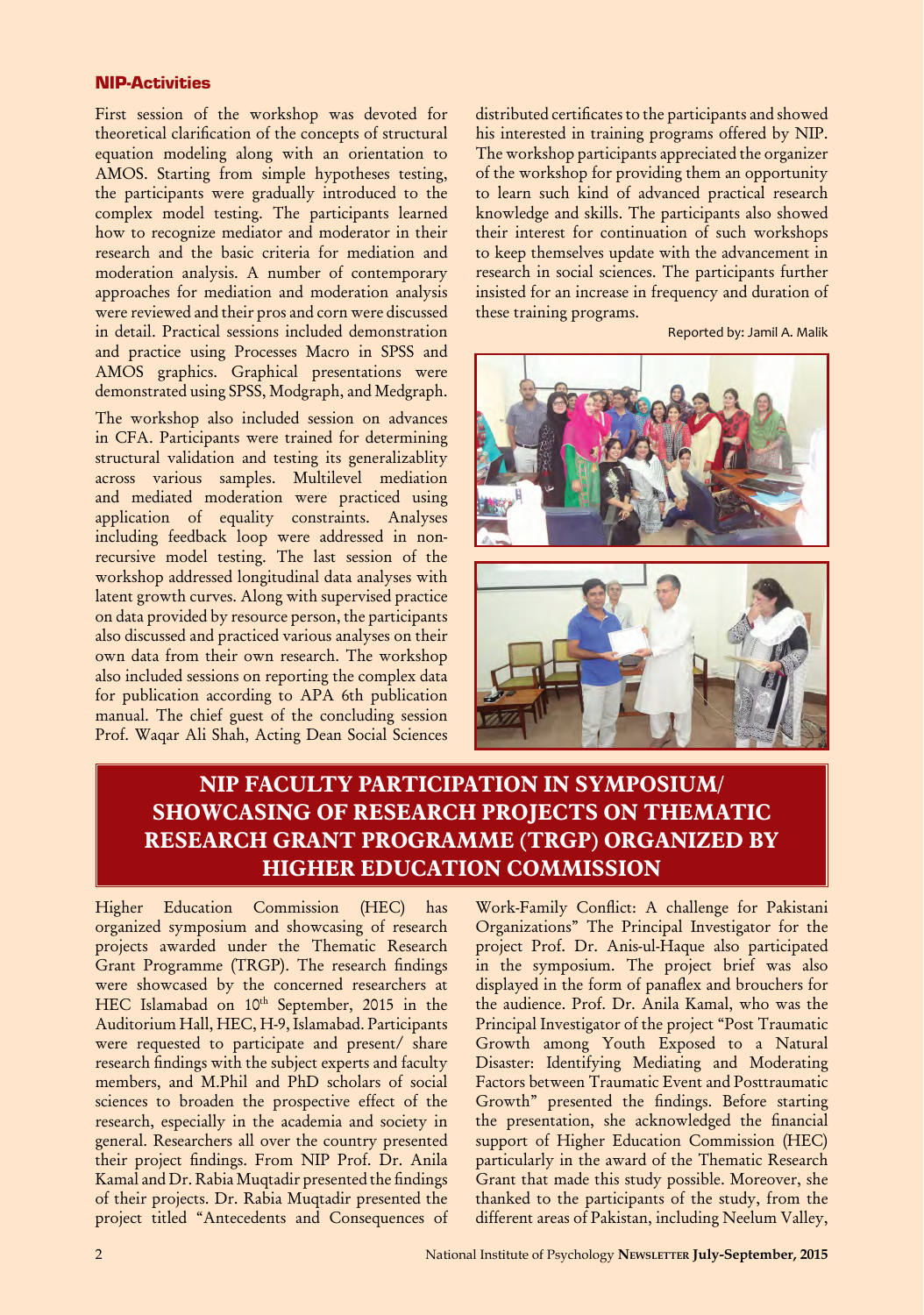AJK; Nowshara and Peshawar from KPK; and D.G. Khan, Mianwali and Muzaffargarh, from Punjab, who generously shared their responses. She thanked to enumerators who help in the data collection in the remote flood affected areas. She highlighted that up till now, from this project many papers were presented in various conferences and published in peer reviewed Journals including;

- Kamal, A., & Aslam, N. (2014). Frequency of Posttraumatic Stress Disorder (PTSD) Among Flood Affected Individuals. Pak Armed Forces Med Journal, 64 (1): 100-104.
- Kamal, A. & Aslam. N. (2014). Coping Strategies as a Predictors of Psychological Distress and Post Traumatic Growth among Flood Affected Individuals. J Alcohol Drug Depend, 3 (181). doi: 10.4172/2329-6488.1000181
- Aslam. N. & Kamal, A. (2013). Gender difference in distress responses, rumination patterns, perceived social support and posttraumatic growth among flood affected individuals. Journal of Pakistan Psychiatric Society, 10 (2), 86-89.
- Aslam, N. (2013). What Doesn't Kill Me Makes Me Stronger" Are The Adverse Life Events The Prerequisite For Maturation And Growth? Pakistan Journal of Medical Research,24, 2.
- Aslam & Kamal (2015). Stress, Anxiety, Depression, and Posttraumatic Stress Disorder (PTSD) among General Population affected by a Large-Magnitude Flood in Pakistan. Pakistan Journal of Medical Research.
- Kamal, A., Aslam, N., & Malik, J. A. (2014). Post Traumatic Growth Trajectory among Flood Exposed Individuals: Evidenced from a Longitudinal Study. Two Days International

Conference on Social Psychology, Department of Psychology GC University, Lahore from 20th - 21st May, 2014.

- Kamal, A. & Aslam, N. (2013). Stress, Anxiety, Depression, and Posttraumatic Stress Disorder (PTSD) Among Individuals Exposed to 2010 Floods in Pakistan" 4th Annual Public Health Conference 3 & 4 December, 2013.
- Kamal, A. & Aslam, N (2013). Gender Differences on Rumination Styles, Psychological Distress, Perceived Social Support, and Posttraumatic Growth among Flood Affected Individuals. Paper Presented in the 5th National Symposium on Depression on 31 August, 2013.
- Kamal.A., Aslam. N. & Malik. J.A (2012). Identifying Potential Antecedents of Posttraumatic Growth in Flood Affectees. International Conference of Applied Psychology (ICAPP), University of Punjab, Lahore. Moreover, she explained that the findings of this project have been taken as the baseline in a Ph.D longitudinal study, by Mr. Naeem Aslam, enrolled in National Institute of Psychology, Quaid-i-Azam University under her supervision with the title "Identifying Contributing Factors of Post Traumatic Growth after Experiencing a Natural Disaster" for which the data of this project was taken as the first wave.

She concluded that by conceptualizing traumatic reactions, we will be better qualified and informed in our efforts to help survivors of trauma to facilitate their resilience, recovery, and growth. The presentation ended with a lively question answer session At the end, all the speakers thanked HEC for their contribution in the promotion of social sciences in Pakistan.

Reported by: Naeem Aslam

### **Ph.D. PUBLIC DEFENCE OF MS. SUMBAL NAWAZ AND MS. SAHIRA ZAMAN**

A Ph.D public defense of Ms. Sahira Zaman was held on July 28th, 2015. The title of her research was "Work-Family Interface, Marital Adjustment and Job Performance among Dual Earners: The Moderating Role of Personality and Role Salience".This research was supervised by Prof. Dr. Anis ul Haque. The external examiners were Prof. Dr. Farhana Jahangir and Dr. Tanvir Akther.



The 2nd PhD public defense was of Ms. Sumbal Nawaz that was held on Monday, 11th August, 2015 at NIP seminar hall. The title of her research was "Role of language Interaction in Children's Theory of Mind among Preschoolers''. The research was

supervised by Dr. Rubina Hanif, Assistant Professor

at NIP. The external examiners were Prof. Dr. I.N.Hassan and Dr. Syed Sajjad Hussain, Psychologist at Pakistan Army, Hamza Camp, Rawalpindi.The defense was attended by large number of audience including students, faculty, and guests.

Reported by: Irum Naqvi

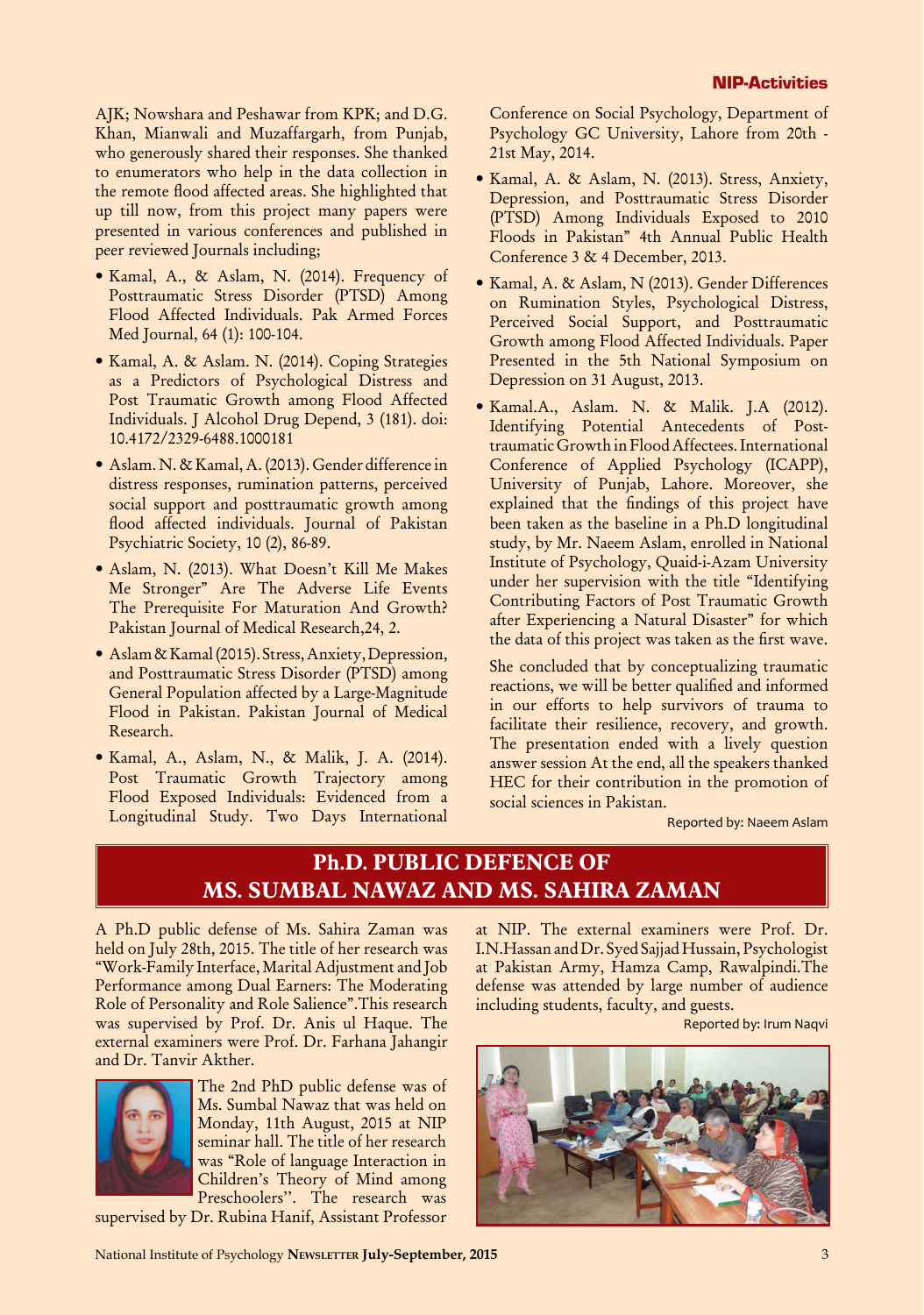# **M.PHIL/PHD RESEARCHES COMPLETED**

Sahira Zaman (2015). Work-Family Interface, Marital Adjustment and Job Performance among Dual Earners: The Moderating Role of Personality and Role Salience (Unpublished Ph.D Dissertation). National Institute of Psychology, QAU, Islamabad, Pakistan.

Work-family interface (WFI) research is a well investigated phenomenon in organizational psychology. Research evidences suggest that understanding of both aspects of WFI is diverse in different cultures (Aycan, 2005). Transformation in demographics of work places (Hill, Yang, Hawkins, between two roles can also be influenced by personalities of individuals and salience of roles (Cinamon, 2010) because individual differences have stronger impacts on Work –Family Interface (WFI) as compared to many work family stressors or support variables (Allan et. al. 2012; Michel, Kotrba, Mitchelson, Clark, & Baltes, 2011). However, the moderating role of individual differences and role salience are less focused area in field of WFI in different cultures. Therefore present research aimed to examine both aspects of WFI and its relationship with Marital Adjustment (MA) and Job Performance (JP) among employees belongs to dual-earning families. The research focused on the moderating role of three personality dimensions (Conscientiousness, Neuroticism, and Agreeableness) and role salience [Work role salience (WRS), Parental role salience (PRS) and Family role salience (FRS)] between WFI, MA and JP. It was hypothesized that interrole conflict would be negatively associated with marital adjustment and job performance whereas interrole integration would be positively associated with marital adjustment and job performance. It was assumed that positive personality dimensions (conscientiousness and agreeableness) would positively moderate the association between WFI, MA and JP. Negative personality dimensions (neuroticism) would negatively moderate the association between WFI and outcomes. Likewise, it was hypothesized that role saliencies (WRS, PRS, and FRS) would buffer the association between WFI and its outcomes. Present research was conducted into two separate studies. Study-1 aimed at adapting the Work-Family Interface scale,

Role Salience scale and Job Performance scale. Scales were adapted by following the forward and back translation method of Brislin (1976). Sample of the study-1 consisted of 250 employees from different manufacturing concerns from the city of Karachi (Pakistan).

Data was collected through self-reported questionnaires by using purposive sampling strategy. Exploratory factor analysis extracted two dimensions of WFI named as interrole conflict and interrole integration. Role salience scale resulted in three dimensions (WRS, PRS, and FRS) and job performance scale extracted only one factor and all items were loaded on factor 1.Study-II aimed to test the hypotheses of present research. Sample of the study-II consisted of 350 employees (males  $= 173$  and females  $= 172$ ), belong to dual earner families and had children. Adapted version of work-family interface scale (WFI-S), three dimensions of NEO-PIR (conscientiousness, neuroticism and agreeableness), Role salience scale (WRS, PRS, and FRS), Marital adjustment scale (MA-S) and Job performance scale (JP-S) were used for information collection.

Results of present research indicated that interrole conflict aspect of Work family interface was negatively associated with marital adjustment and job performance. Whereas interrole integration did not explain the significant effect associated with any of the selected outcome. The main effect of personality dimensions on marital adjustment and job performance indicated that neuroticism was significantly negatively associated with marital adjustment and job performance, whereas Conscientiousness was positively related to marital adjustment. The main effect of role salience dimension on marital adjustment and job performance indicated a significant positive effect of parental and family role salience on marital adjustment, whereas work role salience was negatively associated with job performance.

Hierarchical regression analysis discovered that examining the moderating role of personality dimensions in relation between two aspects of WFI and outcomes revealed that conscientiousness and agreeableness mitigated the relationship whereas neuroticism exacerbated these relationships. Findings of the moderating role of role salience in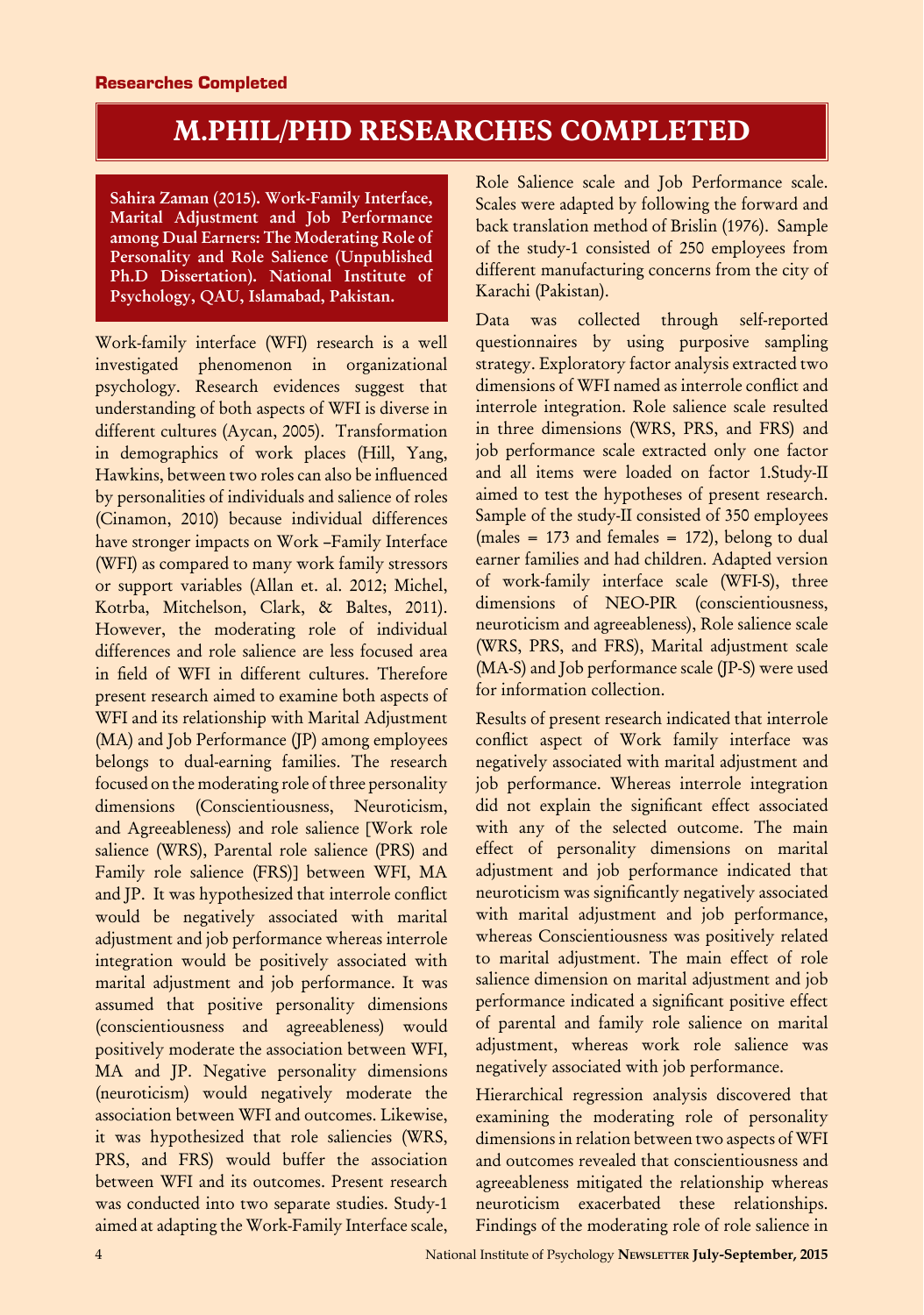relation between two aspects of WFI and outcomes indicated that parental and family role salience significantly moderated this relationship between inter role conflict and both outcomes while work role salience moderated the association between inter role integration and marital adjustment. Parental role salience also moderated the association between inter role integration positive aspect of WFI and job performance. Based on findings of the present study, it is to conclude that personality characteristics and role salience have served as important moderators between WFI and outcomes and have differential impacts on marital adjustment and job performance.

The present research provides implications for better understanding of the role of personality attributes and role centrality within work family interface context and its outcomes. This research is supervised by Prof. Dr. Anis-ul-Haq.

Sumbal Nawaz (2015). Role of language Interaction in Children's Theory of Mind among Preschoolers (Unpublished Ph.D. Dissertation). National Institute of Psychology, QAU, Islamabad, Pakistan.

Theory of Mind (TOM) is a much researched area in developmental psychology. The evidence suggests that TOM development is universal and sequential, but both these claims require testing in different cultural groups, notably a lag in some small scale cultures (Vinden, 1999) and in Japanese children (Wellman, Cross, & Watson, 2001). Given the small number of non-Western data within the TOM corpus, present research was conducted with Pakistani preschoolers and comprised of three studies.

The study 1 was carried out in two independent settings, one in school (Tryout 1) and other in home setting (Tryout 2). Tryout 1 included 72 preschoolers aged between 3-4 years to test, first, whether preschoolers in Pakistan showed the dominant pattern of failure in false belief at age 3 and success at age 4 (Wellman et al., 2001). In order to broaden the research framework beyond false belief, the children were also tested on Lillard and Flavell (1992) tasks of desire, pretence and belief. The results showed the expected significant age effect on false belief performance. However, 3 year olds were below statistical chance, while

4 year olds were at chance. In addition both age groups did not showed the expected patterns of performance in the Lillard and Flavell tasks. This significantly poor TOM performance was replicated in tryout 2 with 71 preschoolers (3- 5 year olds) in home setting. Not only did 4 year olds lag behind their Western counterparts in all these tests, but the very different patterns of performance in this sample across a wide range of TOM skills underlines the need for more detailed analysis of the development of these skills in Pakistani preschoolers and possible education programmes to prepare children for the social demands of schooling.

Despite the wide spread use of TOM tasks, determination of their psychometric properties remained neglected. Study 2 was aimed at calculating the test retest reliability of theory of mind (TOM) tasks (pretence, desire, belief, false belief) on 77 children from Islamabad. Two alternate forms of tasks were administered at two points in time, separated by approximately 2 weeks. Half of the children were administered with form 1 at time one and the other half were administered form 2 at time 1. Children performed at chance level on pretence, desire and belief tasks at both administrations. Performance was below chance for false belief (FB) tasks at both administrations. Moreover, Kappa values were satisfactory for pretence, desire and belief tasks (range  $= .43-.60$ ), and the values fall below acceptable level for FB tasks. Study 3 was designed to investigate the concurrent and longitudinal associations of maternal and child's language measures (content and quality) and children's TOM (at time 2) over 8 months for 35 mother child dyads. Results indicated that maternal language quality (initiative talk at time 1) and child's language content (cognitive terms at time 2) significantly predicted children's TOM composite score (time 2). Moreover, maternal failed talk at time 2 significantly but negatively predicted: (a) belief task performance (b) other belief task performance (c) and composite TOM performance. However, child's content of talk (cognitive terms at time 2) was an independent predictor of (a) composite TOM performance and (b) pretence task performance. The present study concurs with the need to eavesdrop on the familial language interaction to find out its contribution for the children's TOM development. The implications of these findings for current research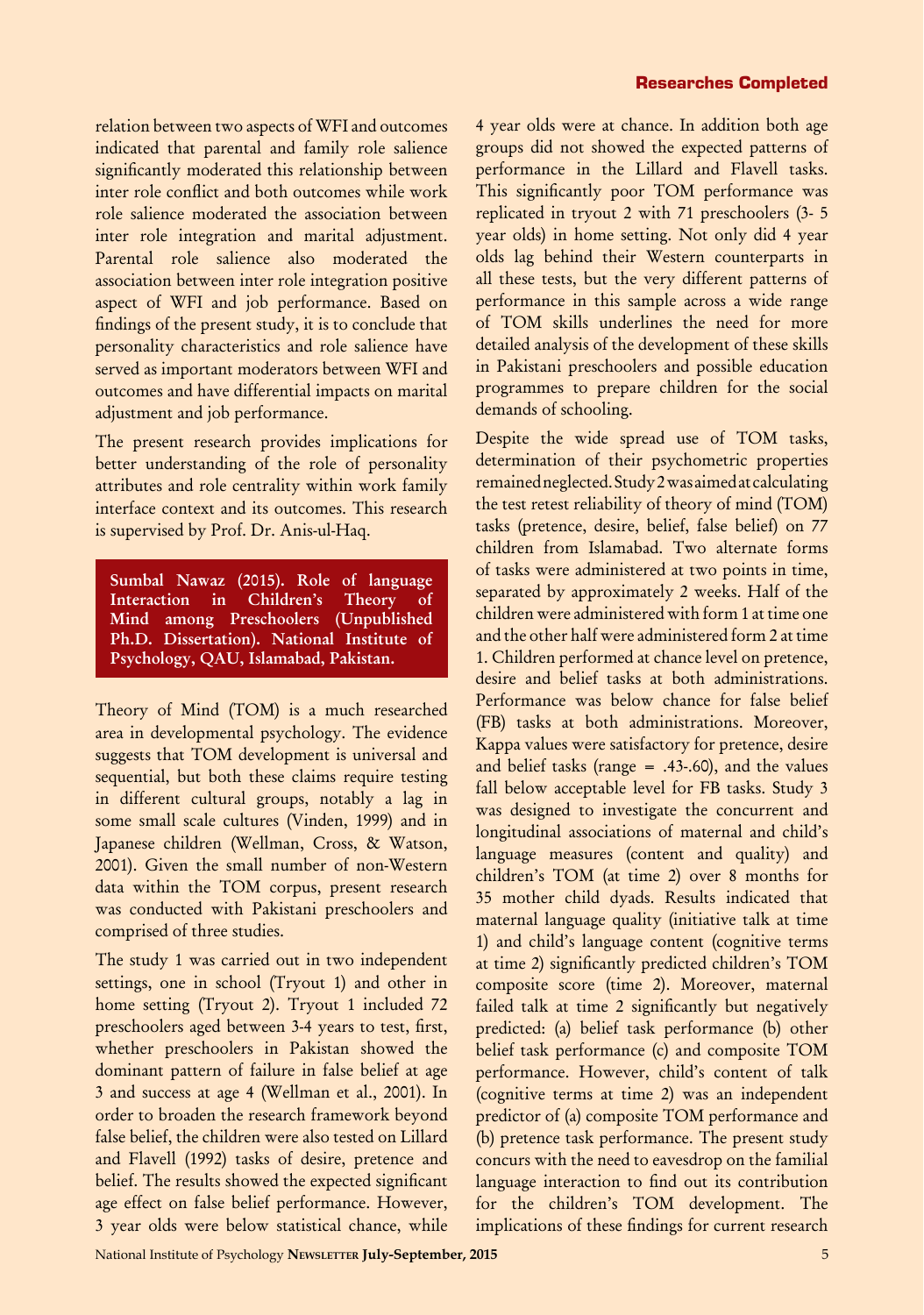#### Researches Completed

in language interaction and TOM are discussed. This research is supervised by Dr. Rubina Hanif.

Samsam Haider (2015). Addressing Intention Behavior Gap: Role of Risk and Protectors among Patients with Type 2 Diabetes (Unpublished M.Phil Dissertation). National Institute of Psychology, QAU, Islamabad, Pakistan.

Present study was conducted to find out the role of risk and protective factors among patients with type 2 diabetes in the perspective of intention behavior gap. A sample of  $N=280$  patients of type 2 diabetes  $n=168$  male and  $n=112$  female from the age range of 30 to 70 years were selected from Combined Military Hospital, Rawalpindi, CMH Attock, CMH Quetta and District hospital of Rawalpindi. A correlational study design was adopted to find out role of risk and protective factors. For this purpose seven scales including Generalized Self efficacy Scale (Jerusalem & Schwarzer,1992), Beliefs About Medicines Questionnaire-Specific (Robert Horne, Weinman, & Hankins, 1999), Social Support Questionnaire (Sarason, Sarason, Shearin, & Pierce, 1987), Problem Areas in Diabetes (Polonsky, Welch, & Jacobson, 1997), WHO Quality of Life (Power, 2003), Self Care Inventory (La Greca et al., 2004), and Three

Factor Eating Questionnaire,(Karlsson, Persson, Sjostrom, & Sullivan, 2000) were administered on patients in order to assess the variables. Findings of the study revealed a significant role of risk and protective factors in determining line of direction for intention behavior gap. Moreover prediction analysis showed that diabetes related emotional distress and eating problems were significant predictors of adherence. The moderation analysis showed that social support and self efficacy significantly moderated the relationship between intention to adherence and actual adherence while self efficacy significantly moderated the relationship between diabetes related problems and emergency precautions component of Adherence. Path analysis revealed that diabetes related intention to adherence predicts diabetes related emotional distress which in turn predicts actual adherence. Path analysis also showed that with increase in intention to adhere, eating problems also increased and negatively affected quality of life. Present study is helpful in explaining the gap between intention and adherence. Study is valuable in understanding the role of emotional distress and eating behaviors between intention to adherence and actual adherence. Furthermore findings have implications in diabetes management and adherence.

Compiled by: Editor Newsletter

### **NIP OUTREACH ACTIVITIES NIP FACULTY DELIVERED A SEMINAR ON THE PSYCHOSOCIAL INTERVENTIONS FOR BURN VICTIMS**

Dr. Humaira Jami was invited by Acid Burn Centre, Depilex Smileagain Foundation, Lahore to deliver a talk on psychosocial interventions for burn victims. This activity was organised on Aug 16, 2015 in Depilex, Satellite Town Branch, Rawalpindi. Victims who are registered with Depiliex from all over Pakistan attended the workshop.

Most of the participants were victims of domestic violence while a few were burnt accidently in home setting. It was an interactive activity in which participants shared their social and psychological experiences; how they fought with the trauma; and currently coping with that.

Dr. Humaira during her stressed the significance

of education and professional skills in enhancing self-esteem that lead the individual beyond the limited aspirations like appearance, attractiveness, or outlook.



6 National Institute of Psychology **Newsletter July-September, 2015**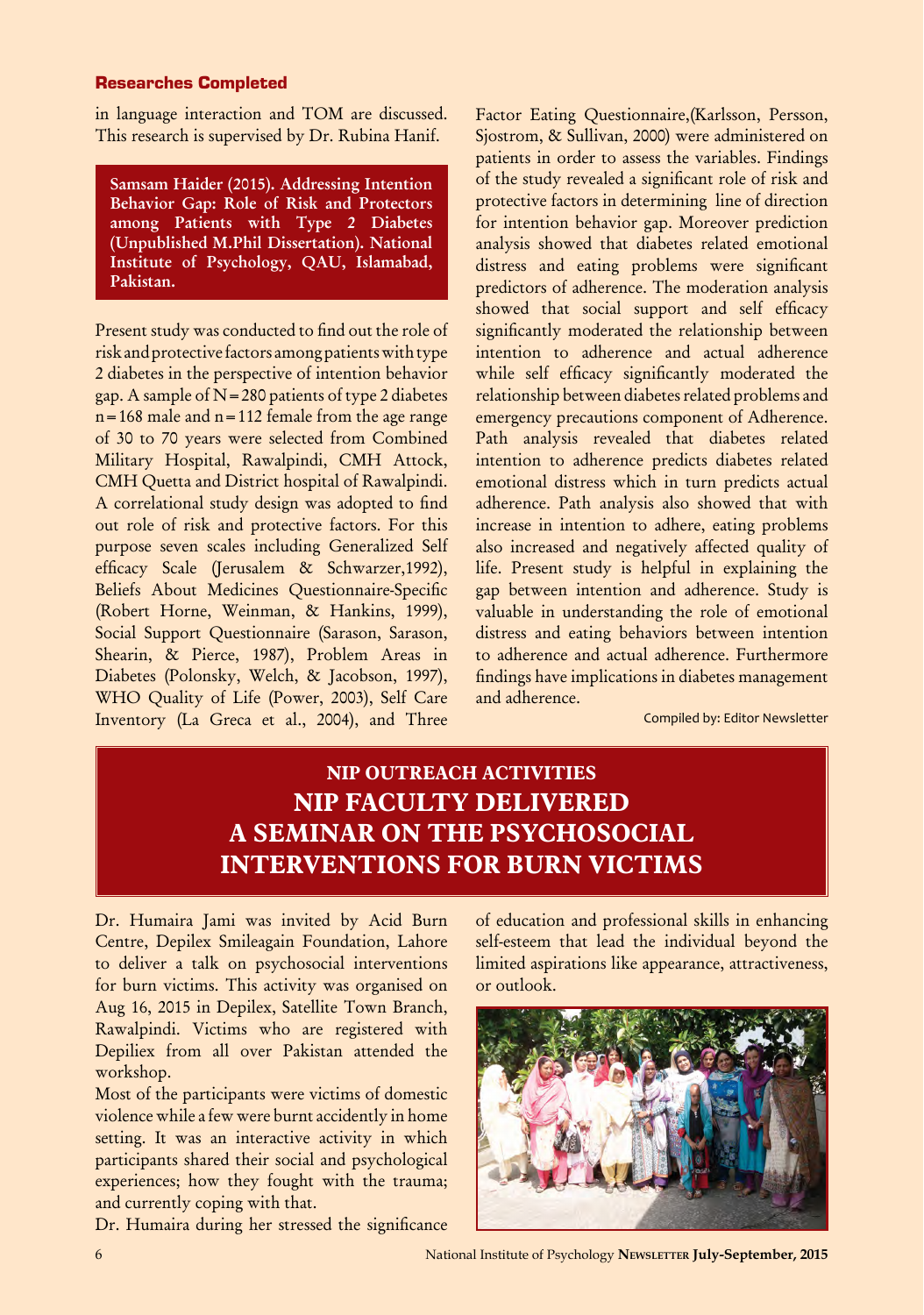### **CHILDHOOD EXPOSURE TO TRAUMA** *A Brain Storming Session*

NIP Alumni Association arranged a brain storming session on 18 Sep 2015 to discuss children's exposure to trauma as evident in latest incidents of terrorist attack on Army Public School in Peshawar and series of sexual abuse experienced by teenage boys in Kasoor. This was a long awaited discussion to bring into psychologists notice to work for the interventions or at least to psycho-educate people about impact of trauma upon children and how this impact can be curtailed. This session was wellattended by both old and new fellows like Prof. Dr. Pervez and Prof. Dr. Seema Pervez to current students in NIP (the potential alumni). Session was presided over by Dr. Sajjad Hussein (Vice President of the Association). Patron-in-Chief, Prof. Dr. Anila Kamal, graced the occasion too.



Discussion brought into hot debate about definitional and contextual issues about what is trauma? And these two incidences have different impact and antecedents that needs to be addressed separately. Participants shared their childhood experiences of trauma and how memories still haunt them. As these memories are relived, therefore, needs to be addressed through psychosocial interventions. It was resolved that communication gap with parents and lack of disclosure at children's end become precursor for exposure to trauma. Parenting was strongly stressed to be taught as part of curriculum to help our youngsters to prepare for future. Children should be imparted assertive trainings to stand against abuse. NIP alumnus where ever residing should look forward to nearby educational institute to psycho-educate children, parents, and

teachers in how to deal with trauma and abuse, so that they should not become toys in the hands of untrained individuals.

Media's role was highlighted and it was stressed that it played a major role in indirect exposure to trauma. Parents should monitor media watching including online social networking sites that are biggest source for exposure. Nevertheless, same mediums can be used to give messages and impart knowledge and awareness to masses. People are anxiously waiting for psychologists to play their active role in how to handle consequences of traumatic conditions which is becoming part and parcel of the society. Prof. Dr. Anila Kamal encouraged members to write in newspapers or blogs and NIP will facilitate them in publishing their articles with NIP's affiliation. Any such article need to be vetted by committee (that will be especially devised for this purpose) for approval before publishing anywhere. Some members volunteered to write and to facilitate in editorial process. Dr. Seema Pervez was requested to help NIP in preparing modules for interventions to deal with trauma. It was highlighted that NIP should outreach current media channels and offer its services for counselling or knowledge and awareness based upon research based work.

Finally, meeting was concluded with the hope that members will try their best to play their role in context of trauma/terrorism to resolve the miseries of the nation. If anybody wants to render his/her services and professional expertise in this regard please contact Dr. Humaira Jami (General Secretary, NIP Alumni Association).



Reported by: Dr. Humaira Jami General Secretary' NIP Alumni Association